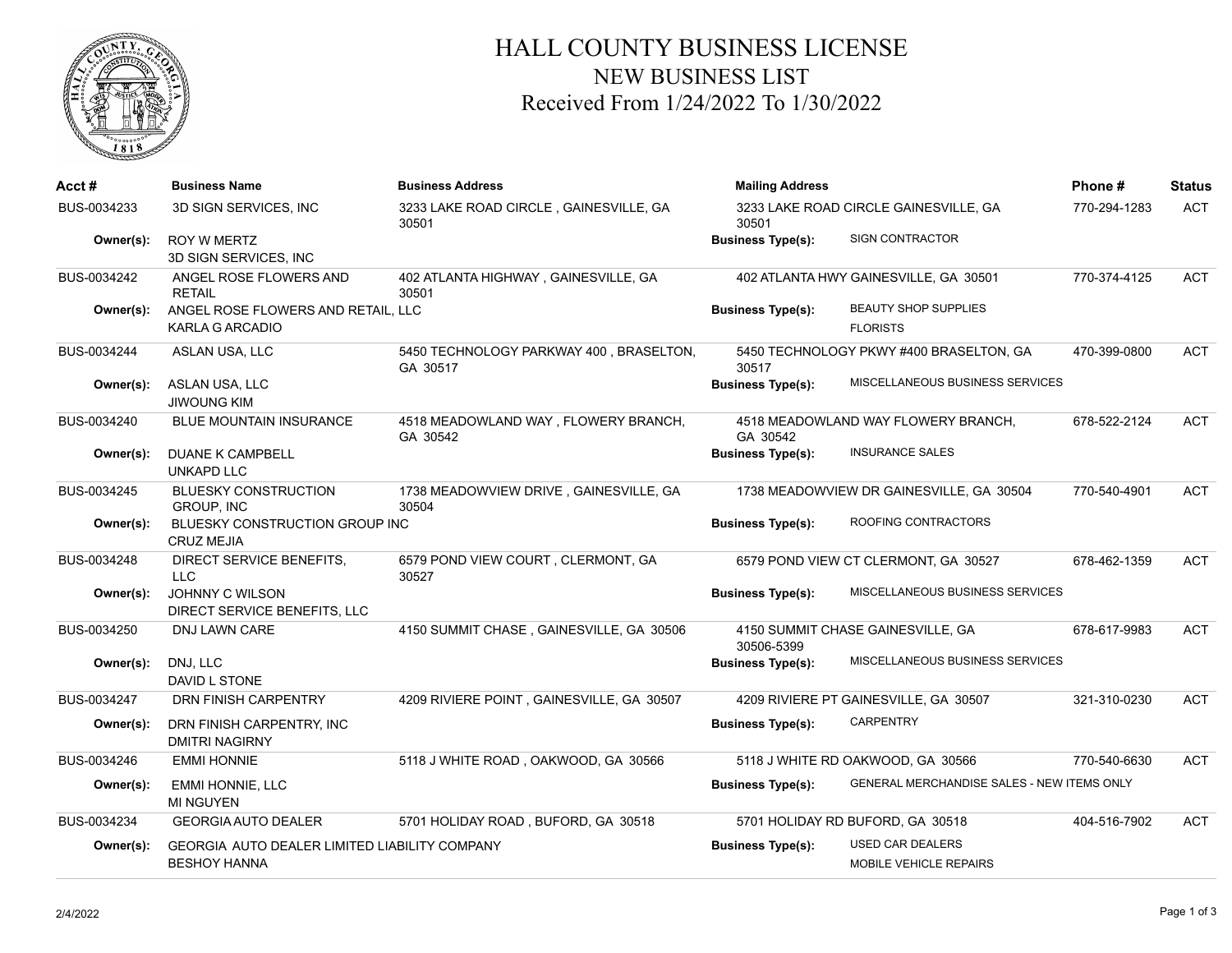

## HALL COUNTY BUSINESS LICENSE NEW BUSINESS LIST Received From 1/24/2022 To 1/30/2022

| $Acct \#$   | <b>Business Name</b>                                        | <b>Business Address</b>                              | <b>Mailing Address</b><br>5750 SUITE A MCEVER RD OAKWOOD, GA 30566 |                                                                              | Phone#<br>678-971-4915 | <b>Status</b><br><b>ACT</b> |
|-------------|-------------------------------------------------------------|------------------------------------------------------|--------------------------------------------------------------------|------------------------------------------------------------------------------|------------------------|-----------------------------|
| BUS-0034252 | <b>IFD GROUP</b>                                            | 5750 MCEVER ROAD, OAKWOOD, GA 30566                  |                                                                    |                                                                              |                        |                             |
| Owner(s):   | INTERNATIONAL FURNITURE DIST., LLC<br>MIGUEL OCHOA          |                                                      | <b>Business Type(s):</b>                                           | GENERAL WAREHOUSING AND STORAGE                                              |                        |                             |
| BUS-0034249 | JSB METHODS LLC                                             | 4223 PERRY DRIVE, GAINESVILLE, GA 30506              |                                                                    | 4223 PERRY DR GAINESVILLE, GA 30506-3046                                     | 678-936-4077           | <b>ACT</b>                  |
| Owner(s):   | <b>JSB METHODS LLC</b><br>JAMES N BEATTY, JR                |                                                      | <b>Business Type(s):</b>                                           | MISCELLANEOUS PERSONAL SERVICES                                              |                        |                             |
| BUS-0034253 | KING OF POPS GAINESVILLE<br>LLC.                            | 4259 RIVIERE POINT, GAINESVILLE, GA 30507            |                                                                    | 4259 RIVIERE PT GAINESVILLE, GA 30507-8132                                   | 770-561-3694           | <b>ACT</b>                  |
| Owner(s):   | KING OF POPS GAINESVILLE LLC<br><b>EMILY N JONES</b>        |                                                      | <b>Business Type(s):</b>                                           | MOBILE ICE CREAM SALES                                                       |                        |                             |
| BUS-0034241 | <b>LINDSAY CRUMP ARTISTRY</b>                               | 6120 LIVE OAK DRIVE, FLOWERY BRANCH, GA<br>30542     |                                                                    | 612 LIVE OAK DR FLOWERY BRANCH, GA 30542                                     | 678-780-0043           | <b>ACT</b>                  |
| Owner(s):   | LINDSAY CRUMP ARTISTRY, LLC<br>SHERRIE LINDSAY CRUMP        |                                                      | <b>Business Type(s):</b>                                           | <b>COSMETOLOGIST</b>                                                         |                        |                             |
| BUS-0034243 | LOVINGLY YOURS BOUQUETS<br><b>LLC</b>                       | 6724 SPOUT SPRINGS ROAD, FLOWERY<br>BRANCH, GA 30542 | GA 30542                                                           | 6724 SPOUT SPRINGS RD FLOWERY BRANCH,                                        | 678-997-7500           | <b>ACT</b>                  |
| Owner(s):   | LOIDA COLE<br>LOVINGLY YOURS BOUQUETS LLC                   |                                                      | <b>Business Type(s):</b>                                           | <b>FLORISTS</b>                                                              |                        |                             |
| BUS-0034236 | MARIA LOPEZ CLEANING<br><b>SERVICES</b>                     | 3755 BOLDING ROAD, FLOWERY BRANCH, GA<br>30542       | 30542                                                              | 3755 BOLDING RD FLOWERY BRANCH, GA                                           | 770-540-0085           | <b>ACT</b>                  |
| Owner(s):   | MARIA LOPEZ CLEANING SERVICES LLC<br><b>MARIA LOPEZ</b>     |                                                      | <b>Business Type(s):</b>                                           | CLEANING SERVICE - RES & COM                                                 |                        |                             |
| BUS-0034239 | <b>NACHO TIRES</b>                                          | 4650 HOG MOUNTAIN ROAD, FLOWERY<br>BRANCH, GA 30542  | 4650 HOG MOUNTAIN RD FLOWERY BRANCH, GA<br>30542                   |                                                                              | 404-740-1465           | ACT                         |
| Owner(s):   | PEDRO J CHICAS SILVA                                        |                                                      | <b>Business Type(s):</b>                                           | <b>USED TIRE DEALER</b><br><b>TIRE DEALERS</b>                               |                        |                             |
| BUS-0034251 | <b>S&amp;K BOUTIQUE</b>                                     | 4067 MOUNT VERNON ROAD, GAINESVILLE, GA<br>30506     | 30506-3089                                                         | 4067 MOUNT VERNON RD GAINESVILLE, GA                                         | 678-943-0720           | <b>ACT</b>                  |
| Owner(s):   | <b>KEZIAH S CHAVEZ</b><br><b>S&amp;K BOUTIQUE LLC</b>       |                                                      | <b>Business Type(s):</b>                                           | <b>CLOTHING AND ACCESSORIES</b>                                              |                        |                             |
| BUS-0034232 | <b>SCOTTS TOWING AND</b><br>ROADSIDE ASSITANCE LLC          | 17 VICTORY STREET, GAINESVILLE, GA 30501             |                                                                    | 17 VICTORY ST GAINESVILLE, GA 30501                                          | 678-997-7344           | ACT                         |
| Owner(s):   | SCOTTS TOWING AND ROADSIDE ASSISTANCE LLC<br>RONALD M SCOTT |                                                      | <b>Business Type(s):</b>                                           | <b>MOTOR VEHICLE TOWING</b>                                                  |                        |                             |
| BUS-0034238 | <b>SQUID PRINT GALLERY</b>                                  | 4212 EDGEWORTH DRIVE, FLOWERY BRANCH,<br>GA 30542    | GA 30542                                                           | 4212 EDGEWORTH DRIVE FLOWERY BRANCH,                                         | 770-833-7111           | ACT                         |
| Owner(s):   | SQUID PRINT GALLERY LLC<br>PATRICK C BARGER                 |                                                      | <b>Business Type(s):</b>                                           | USED MERCHANDISE STORES<br><b>GENERAL MERCHANDISE SALES - NEW ITEMS ONLY</b> |                        |                             |